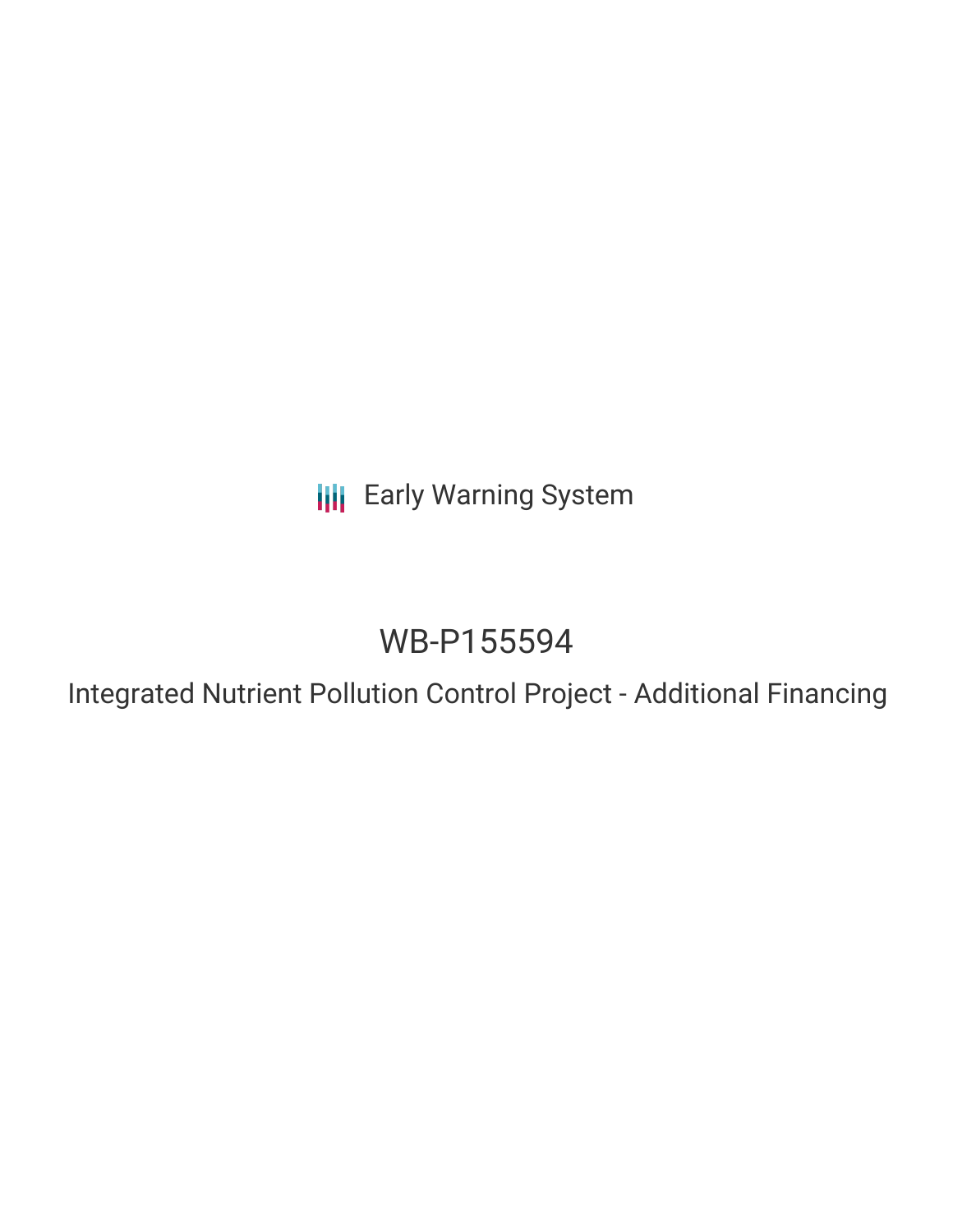

## **Quick Facts**

| <b>Countries</b>               | Romania                                                            |
|--------------------------------|--------------------------------------------------------------------|
| <b>Financial Institutions</b>  | World Bank (WB)                                                    |
| <b>Status</b>                  | Active                                                             |
| <b>Bank Risk Rating</b>        | B                                                                  |
| <b>Voting Date</b>             | 2016-03-28                                                         |
| <b>Borrower</b>                | Ministry of Public Finance                                         |
| <b>Sectors</b>                 | Agriculture and Forestry, Law and Government, Water and Sanitation |
| <b>Investment Type(s)</b>      | Loan                                                               |
| <b>Investment Amount (USD)</b> | $$52.39$ million                                                   |
| <b>Project Cost (USD)</b>      | $$54.58$ million                                                   |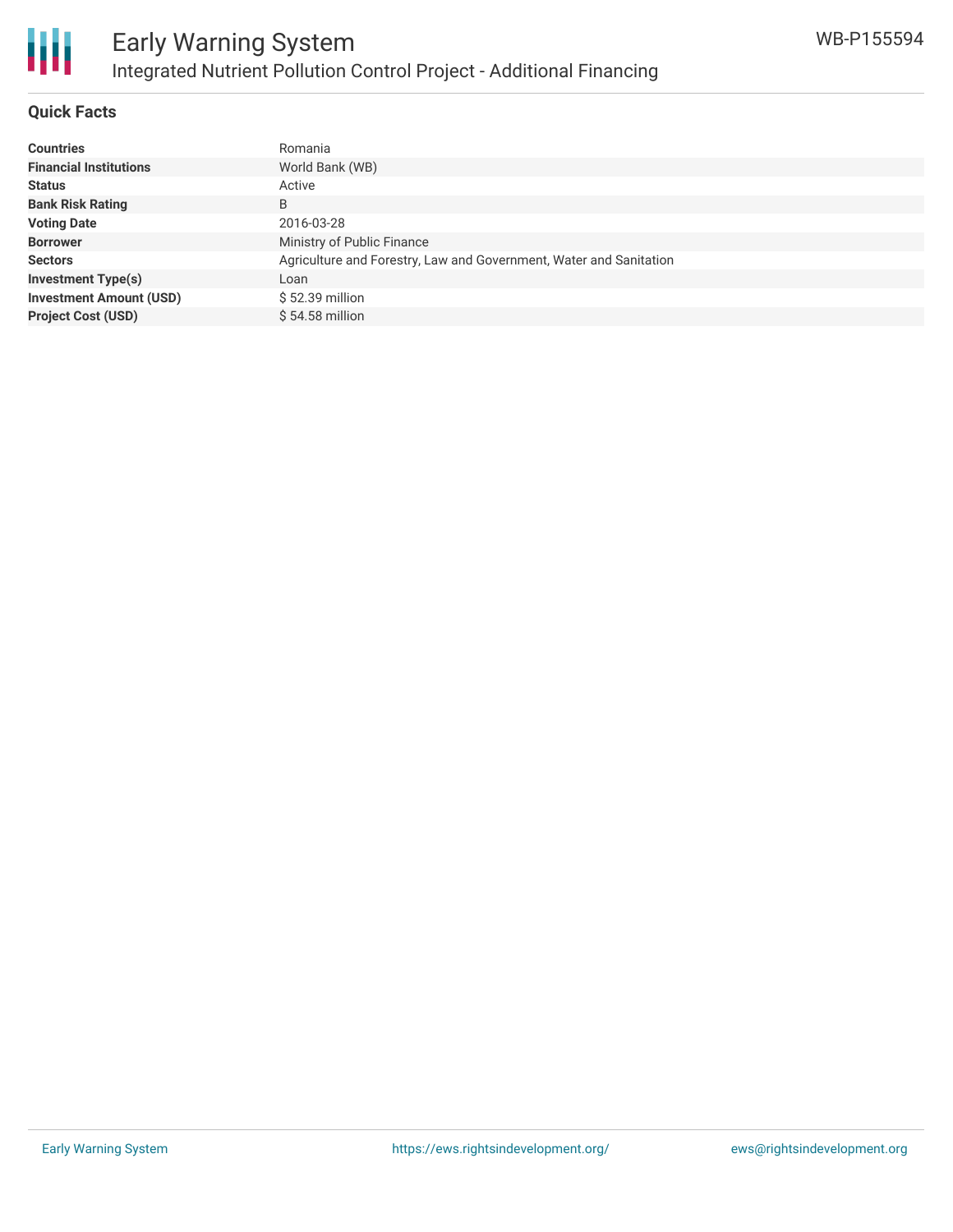

# **Project Description**

This project finances support for effective investments and management practices to reduce nutrient pollution from agricultural, livestock and human sources, as well as for activities that aim to strengthen institutional capacity and coordination.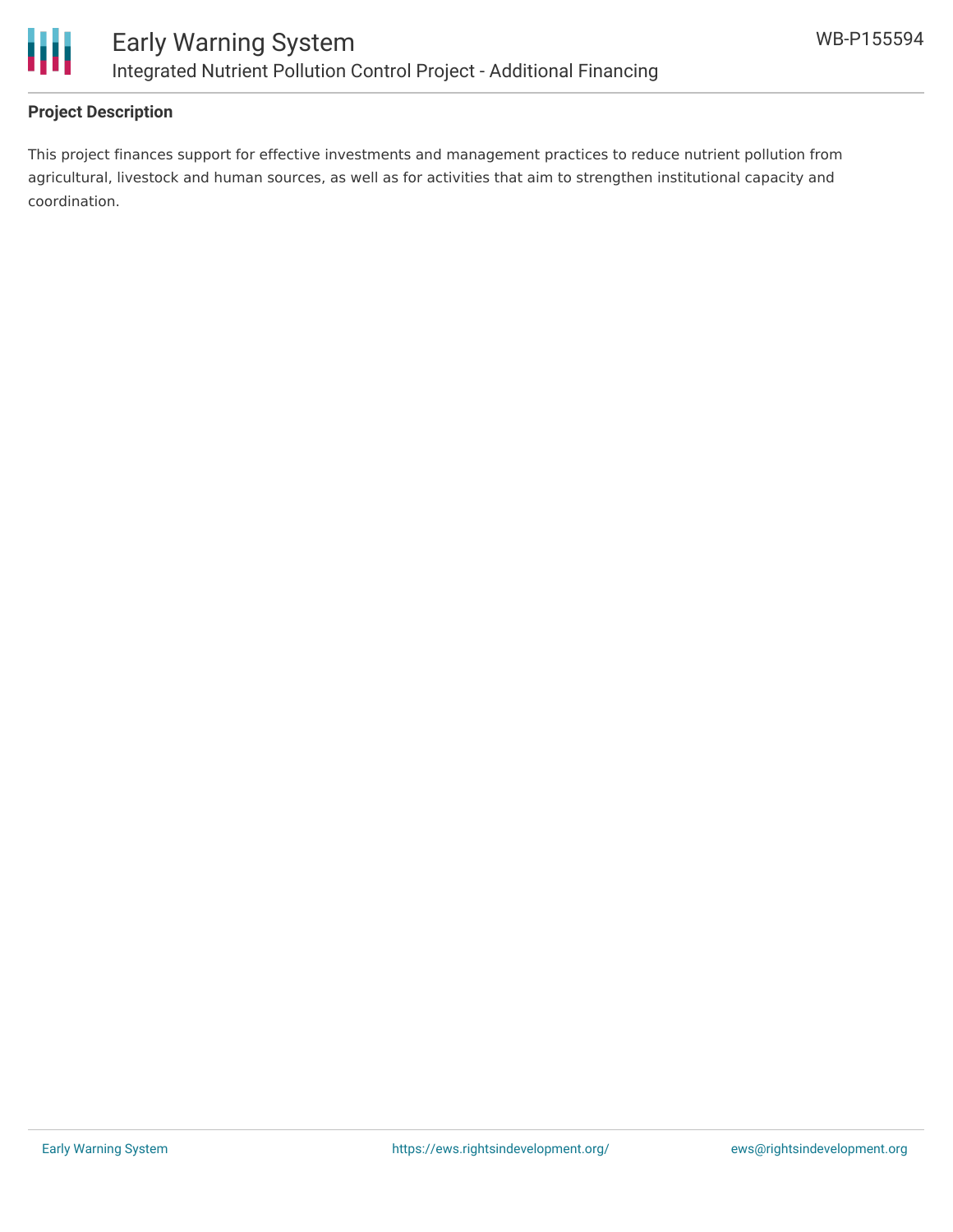

## **Investment Description**

World Bank (WB)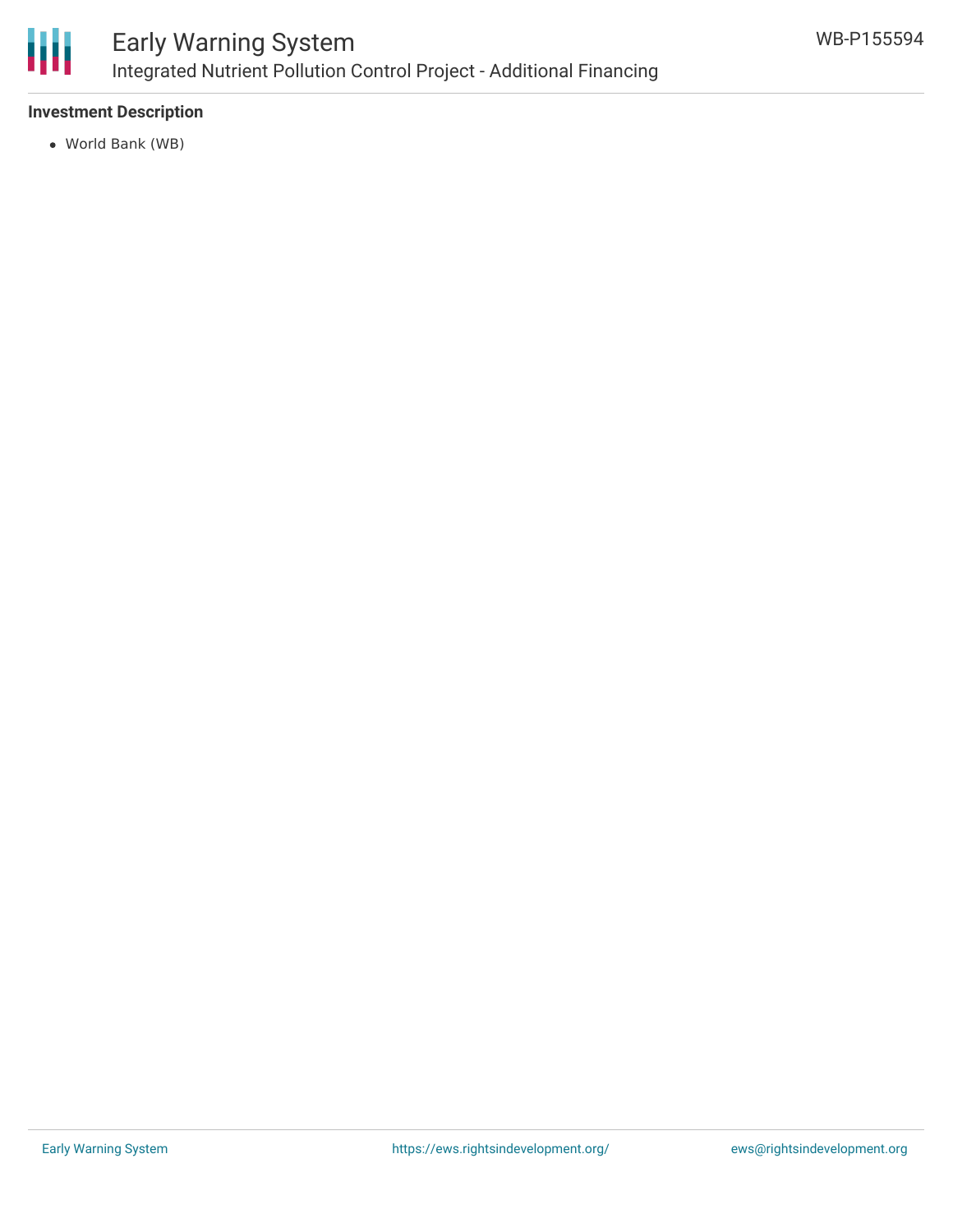

# **Contact Information**

World Bank Contact: Gayane Minasyan Title: Senior Environmental Economist Tel: 473-2974 Email: gminasyan@worldbank.org

Borrower/Client/Recipient Name: Ministry of Public Finance Contact: Blandu (Peligrad) Title: Project Officer Tel: 0040213112376 Email: dblandu@mfinante.ro

Name: Ministry of Public Finance Contact: Anca Dana Dragu Title: Minister Telephone: 0040213112376 Email: cabinet@mfinante.ro

Implementing Agencies Name: Integrated Nutrient Pollution Control Project Management Unit Contact: Naiana Milea Title: Director Tel: 0040214089564 Email: Naiana.Milea@mmediu.ro

#### ACCOUNTABILITY MECHANISM OF WORLD BANK

The World Bank Inspection Panel is the independent complaint mechanism and fact-finding body for people who believe they are likely to be, or have been, adversely affected by a World Bank-financed project. If you submit a complaint to the Inspection Panel, they may investigate to assess whether the World Bank is following its own policies and procedures for preventing harm to people or the environment. You can contact the Inspection Panel or submit a complaint by emailing ipanel@worldbank.org. You can learn more about the Inspection Panel and how to file a complaint at: http://ewebapps.worldbank.org/apps/ip/Pages/Home.aspx.